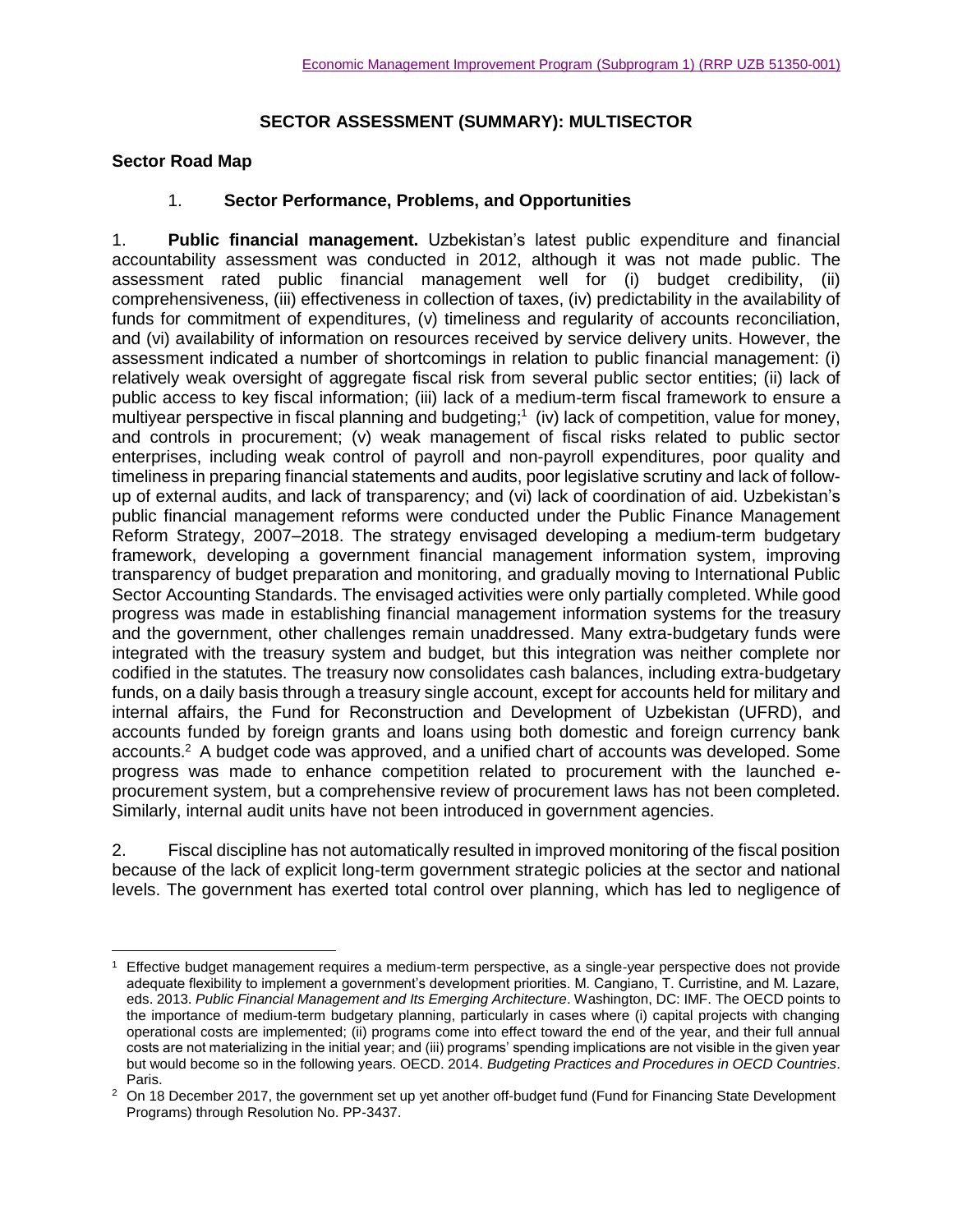local government needs primarily because of the lack of a participatory approach in budget making and allocations for the local governments.

3. Large state-owned enterprises (SOEs) play a key role in all important sectors of the economy and require budgetary support to survive, which leads to a fragile fiscal situation. This was especially apparent during 2017 after the government initiated a comprehensive exchange rate reform, as the table illustrates. Improved performance of SOEs is therefore critical to create fiscal headroom for development expenditure. SOEs are active in key areas of the oil and gas, power generation, chemical, water supply, railway, banking, airline, and cargo industries. Some key SOEs—JSC Uzbekenergo (power generation), JSC Uzbekneftegaz (oil and gas), JSC Uzkimyosanoat (chemical), JSC Uzbekistan Temir Yullari (railway), and Uzbekistan Airways were hit by the 2017 devaluation of the local currency that resulted from the exchange rate reform and their debt restructured. The lack of good corporate governance (based on international best practices) is a major area of concern affecting the performance and profitability of the SOEs.

| Fiscal Position of the Government as a Share of Gross Domestic Product (%) |  |
|----------------------------------------------------------------------------|--|
|----------------------------------------------------------------------------|--|

| <b>Item</b>                 | 2015  | 2016  | 2017  |  |
|-----------------------------|-------|-------|-------|--|
| Revenue and grant           | 34.3  | 32.1  | 31.6  |  |
| Expenditure and net lending | 35.6  | 32.7  | 34.9  |  |
| Fiscal balance              | (1.3) | (0.6) | (3.3) |  |
| Public debt                 | 9.2   | 10.5  | 24.5  |  |
| $\lambda$                   |       |       |       |  |

 $()$  = negative.

Note: The government's fiscal position includes the balance in the Fund for Reconstruction and Development of Uzbekistan.

Source: International Monetary Fund.

4. **Financial sector.** The basic elements of a market-based financial sector are in place in the country. Total assets of the country's 28 commercial banks increased by 92.0% in nominal terms between April 2017 and April 2018. Total assets reported to be \$21.6 billion by April 2018. At the same time, the total capital of all the commercial banks increased by 138%, during the same period reaching \$2.9 billion. Several banks received additional capital from the government in 2017. The banking sector was stable, as reported by the Central Bank of Uzbekistan (CBU), with financial soundness indicators at check. Regulatory Tier 1 capital to risk-weighted assets reached 16.5% by December 2017, and non-performing loans to total gross loans also remained low at 1.2% by December 2017.<sup>3</sup> However, banks will require additional capital in future if lending to private enterprises increases as envisaged. Moreover, due to high concentration of bank loans with SOEs accounting for about 60%, banks' asset quality is fundamentally linked to SOEs' financial performance.

5. Domestic debt and capital markets remain marginal and underdeveloped. Private sector intermediation has yet to assume an important role. There is no active capital market for the issuance of speculative-grade debt by the private sector. The banking sector dominates the financial sector, and the banking system is highly segmented and concentrated. Ten majority state-owned or controlled banks account for over 82.5% of total assets, providing services to major SOEs primarily through directed lending. Private domestic and foreign banks deal with micro, small, and medium-sized enterprises. The state-owned banks are unusually dependent on non-deposit funding, manifesting their role in delivering and administering policy loans. The role of banks as agents for tax collection, government fiscal activities, and direct intervention in the

 $\overline{a}$ <sup>3</sup> Uzbekistan: Selected Economic Indicators 2015-2019. IMF Press Release No. 18/168. 9 May 2018. [\(http://www.imf.org/en/News/Articles/2018/05/09/pr18168-imf-executive-board-concludes-2018-article-iv](http://www.imf.org/en/News/Articles/2018/05/09/pr18168-imf-executive-board-concludes-2018-article-iv-consultation-with-the-republic-of-uzbekistan)[consultation-with-the-republic-of-uzbekistan\)](http://www.imf.org/en/News/Articles/2018/05/09/pr18168-imf-executive-board-concludes-2018-article-iv-consultation-with-the-republic-of-uzbekistan).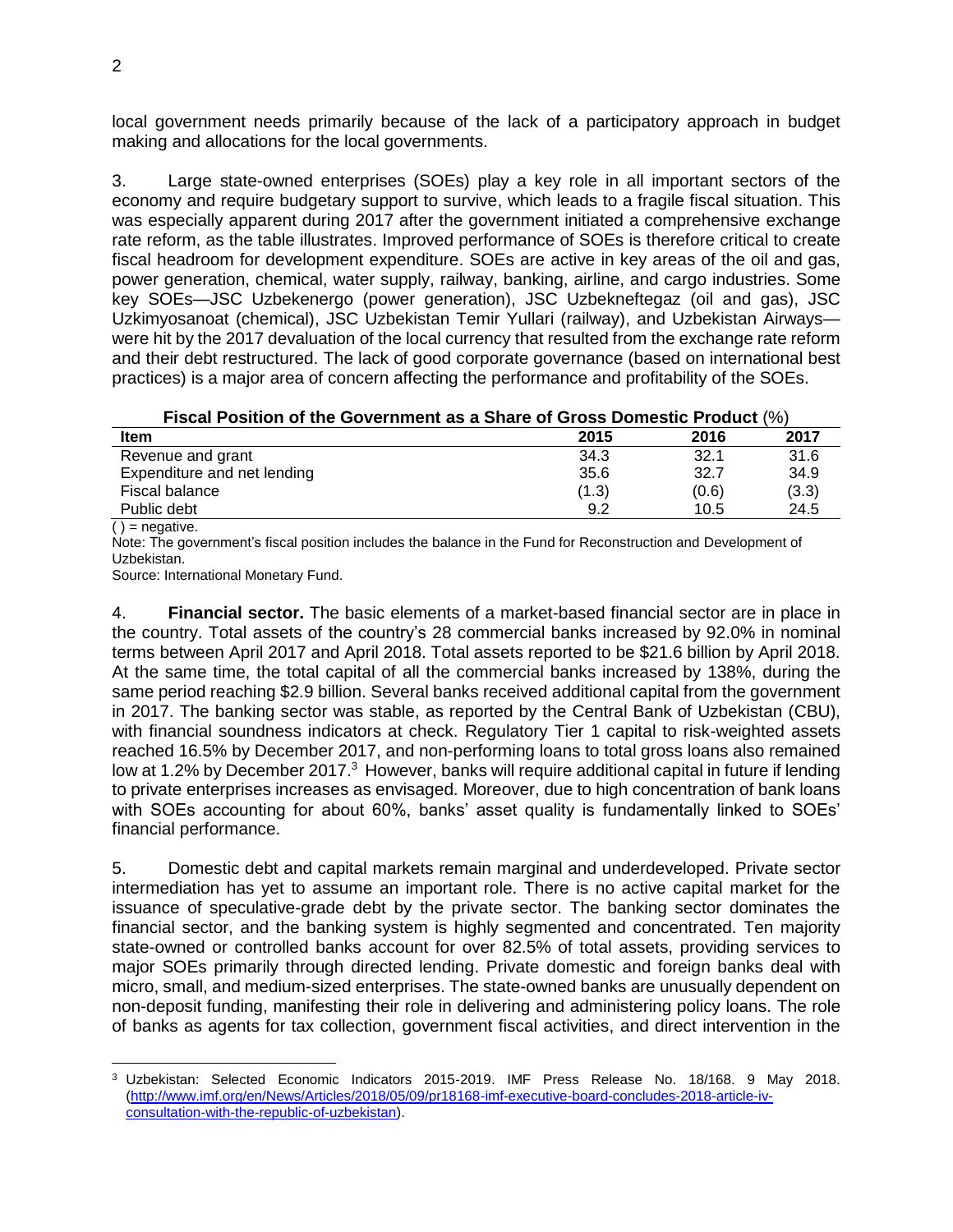financial management of enterprises was one of the serious obstacles for private sector development. Further, these interventions disincentivize the provision of products and services on commercial terms.

6. The financial soundness indicators were not published until 2018, and they generally present an optimistic view of the past. The legal framework and practices of bank supervision still focus more on regulatory compliance than on risk management. The disclosure and the application of international accounting standards vary among the banks and require implementing emerging best practices in transparency and enforcing market discipline. The government still prefers meeting the unmet demand for credit through providing resources under new government programs. However, the economic viability of these new programs is questionable. Separating policy lending from commercial lending would provide incentives for the mobilization of savings and allow commercial banks to focus on lending on market terms.

7. **Power sector.** A reliable and sustainable energy sector is essential to economic growth and development. Uzbekistan is one of the most energy- and carbon-intensive countries in the world. Uzbekistan's household electrification rate is almost 100%, but its aging infrastructure and insufficient investment have increasingly widened the demand and supply gap and disrupted the supply of electricity, especially in rural areas. The government owns and manages the power sector in Uzbekistan through JSC Uzbekenergo as a state joint-stock company. JSC Uzbekenergo owns and operates an installed capacity of 10,140 megawatts (MW), of which 8,720 MW are thermal power plants and 1,420 MW are hydropower plants. Since 2011, JSC Uzbekenergo has adopted external auditing based on the International Standards on Auditing to enhance transparency. Full consolidation of financial statements based on the International Financial Reporting Standards is underway. In May 2017, as part of restructuring, the joint-stock company Uzbekhydroenergo was founded through a merger of hydro units owned by Uzbekenergo and Uzsuvenergo under the Ministry of Agriculture and Water Resources. This reform aimed for a consistent increase in the use of renewable energy, effective water resources management, and streamlined development of the hydro sector.

8. The exchange rate reform in September 2017 (para. 3) had significant negative impacts on JSC Uzbekenergo's financial position, largely from exceptional losses from revaluated foreign currency borrowings and increased interest expenses. JSC Uzbekenergo launched a financial recovery action plan to ensure financial sustainability, prioritizing (i) revenue increase by developing and implementing a new cost recovery tariff, and (ii) corporate restructuring including divestment. However, further efforts to improve JSC Uzbekenergo's performance are necessary. The utility needs to develop a strategy and build capacity to become more commercially bankable and attract private sector investment in the medium term. It needs to introduce a modern management system including good corporate governance principles and accounting standards. Uzbekistan and JSC Uzbekenergo will benefit from learning and adopting international best practices for tariff determination to improve efficiency and to ensure full cost recovery. Uzbekistan's electricity tariff has been low in absolute terms because of the low domestic cost of natural gas relative to international prices (the domestic gas price is about \$66 per 1,000 cubic meters, which is substantially lower than its export price). This has discouraged demand-side energy efficiency improvements. The government is committed to maintain tariffs at a level that covers operation and maintenance costs and capital cost.

## **2. Government's Sector Strategy**

9. The Strategy of Actions on Further Development of Uzbekistan, 2017–2021 articulates the government's vision of an open and diversified economic structure, led by the private sector, and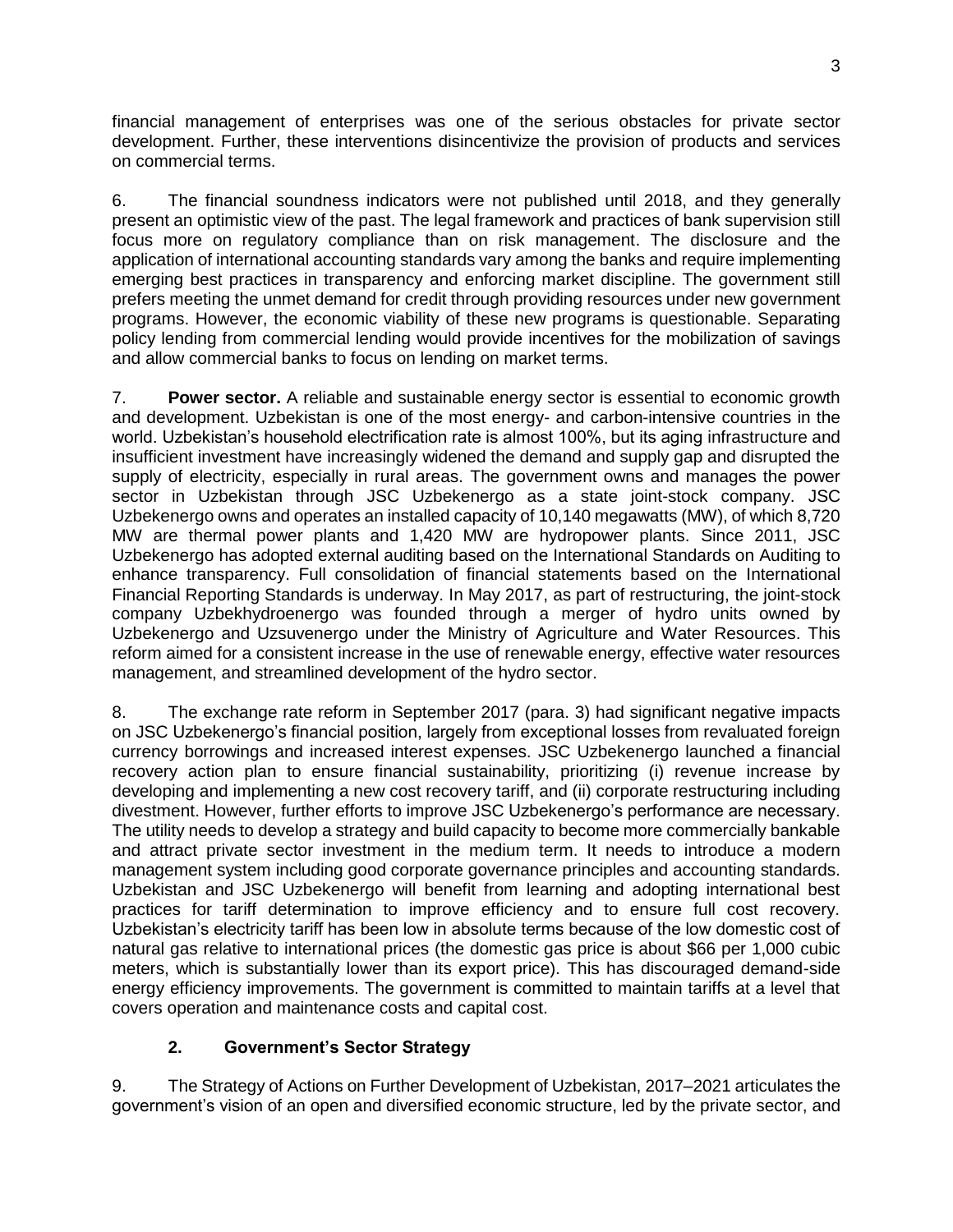improved resilience to macroeconomic shocks.<sup>4</sup> The strategy recognizes the need to improve public sector management; the banking sector; and the financial performance of SOEs, including key SOEs in the power sector. One of the strategy's three priorities is to modernize the governance system, including greater ownership and transparency of budget process. This will result in a gradual transitioning to program budgeting with medium-term focus.

10. The government also plans to make SOEs regionally competitive and use the market mechanism to distribute resources and manage government assets. The government is committed to converting loss-making SOEs into profit-making entities. It plans to achieve this through restructuring and, for smaller SOEs, outright privatization. There is an ambitious economic reform agenda to stabilize the balance of payments and put the country on a sustainable growth path.

11. The Strategy of Actions on Further Development of Uzbekistan includes key policy reforms to address issues related to access to finance, especially by the private sector. In 2017, a series of government documents were adopted to reform the banking sector and make the CBU more independent.<sup>5</sup> A systematic review of the entire legal framework applicable to banks was initiated in mid-2017 to identify and address inconsistencies and ambiguities. The government plans to improve banking supervision by moving to a risk-based approach, improving the quality of banks assets, and attracting additional investment.

12. Finally, the government is keen to improve its data analysis and dissemination systems through various initiatives to facilitate improved planning, monitoring, and evaluation of various government programs, including actions related to macroeconomic management. Improved data dissemination is also critical for efficient decision-making by private entrepreneurs.

# **3. Asian Development Bank Sector Experience and Assistance Program**

13. The Asian Development Bank (ADB) has gained considerable experience in the country and has a history of working with the country's public finance sector as well as involvement in the banking sector and with small and medium-sized enterprises, horticulture development, and the housing finance and power sectors. The proposed policy-based loan will focus on institutional reforms and support the government's reform agenda. The proposed program aims to support several critical reforms, including (i) adoption of the medium-term budget framework and corporate governance rules, (ii) regular public expenditure and financial accountability assessments, (iii) improved accounting standards and data dissemination systems, and (iv) riskbased banking supervision. The program will complement ADB's interventions in the finance and power sectors and improve future investment opportunities for the private sector. It will also align with lessons learned from completed projects, which suggested having a comprehensive and more coherent approach to developing the country's economy. ADB will coordinate its assistance with the World Bank and the International Monetary Fund to improve economic management and will harmonize its efforts with other international donors and development partners to support the government's reform agenda.

 $\overline{a}$ <sup>4</sup> Government of Uzbekistan. 2017. *Presidential Decree No. 4947: The Strategy of Actions on Further Development of Uzbekistan.* Tashkent.

<sup>5</sup> Government of Uzbekistan. 2017. *Presidential Decree No. 3270: Measures to Further Develop and Improve the Soundness of the Banking System.* Tashkent; and Government of Uzbekistan. 2017. *Presidential Decree No. 3272: Further Improvement of Monetary Policy.* Tashkent.